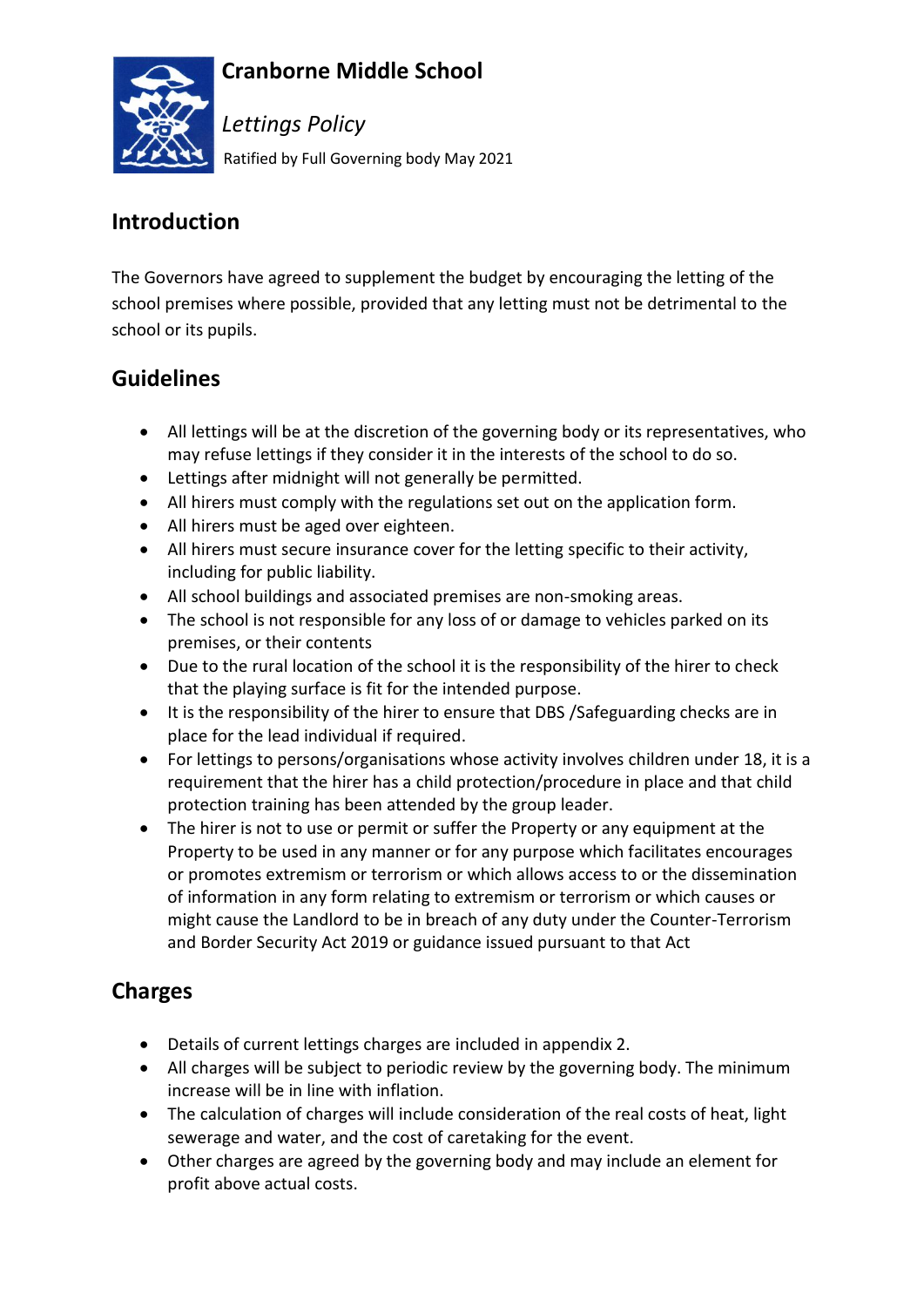



*Lettings Policy*

Ratified by Full Governing body May 2021

# **The Application Process**

- The hirer submits an application letter, which sets out the time and date of the proposed hiring and the precise definition of the premises and facilities to be hired, including changing rooms for sporting events, lavatories and kitchens.
- The application is considered by the Finance Committee, or Head teacher on its behalf, and a decision is made whether to permit the hire.
- The caretaker is informed. If the caretaker is not able to service the hiring, a key holder will be identified.
- One copy of the application letter is returned to the applicant with a letter of confirmation setting out the terms of the hire, including insurance requirements.
- An invoice is issued prior to the letting and must be paid in advance.
- A receipt is issued.

# **Appendix 1: Capacity**

The number of people permitted to attend an event will depend on the nature of the activity. This guidance reflects that given by Fire Prevention Officers for halls used for assembly functions.

- If the event has dancing and there are no chairs or tables set out, one person per 6 square feet (0.55 square metres)
- For a seated audience, one person per 6 square feet (0.55 sq metres)
- If the event has dancing and chairs or tables are set out, one person per 8 square feet (0.55 square metres)
- Where people are seated at tables (restaurant-style), one person per 10 square feet (0.92 sq metres)

### **Appendix 2: Car Park**

The car park capacity at Cranborne Middle School is for 45 cars. The charge detailed in appendix 3 is for each period of 24 hours. Parking is at hirer's risk – the school cannot be held liable for any damage or theft to/from vehicles. Parking will not be supervised by any staff member. Cars should be parked in marked bays only.

Car park charges only apply if the car park is hired separately. Hiring of the hall, gym, field, etc, include use of the car park.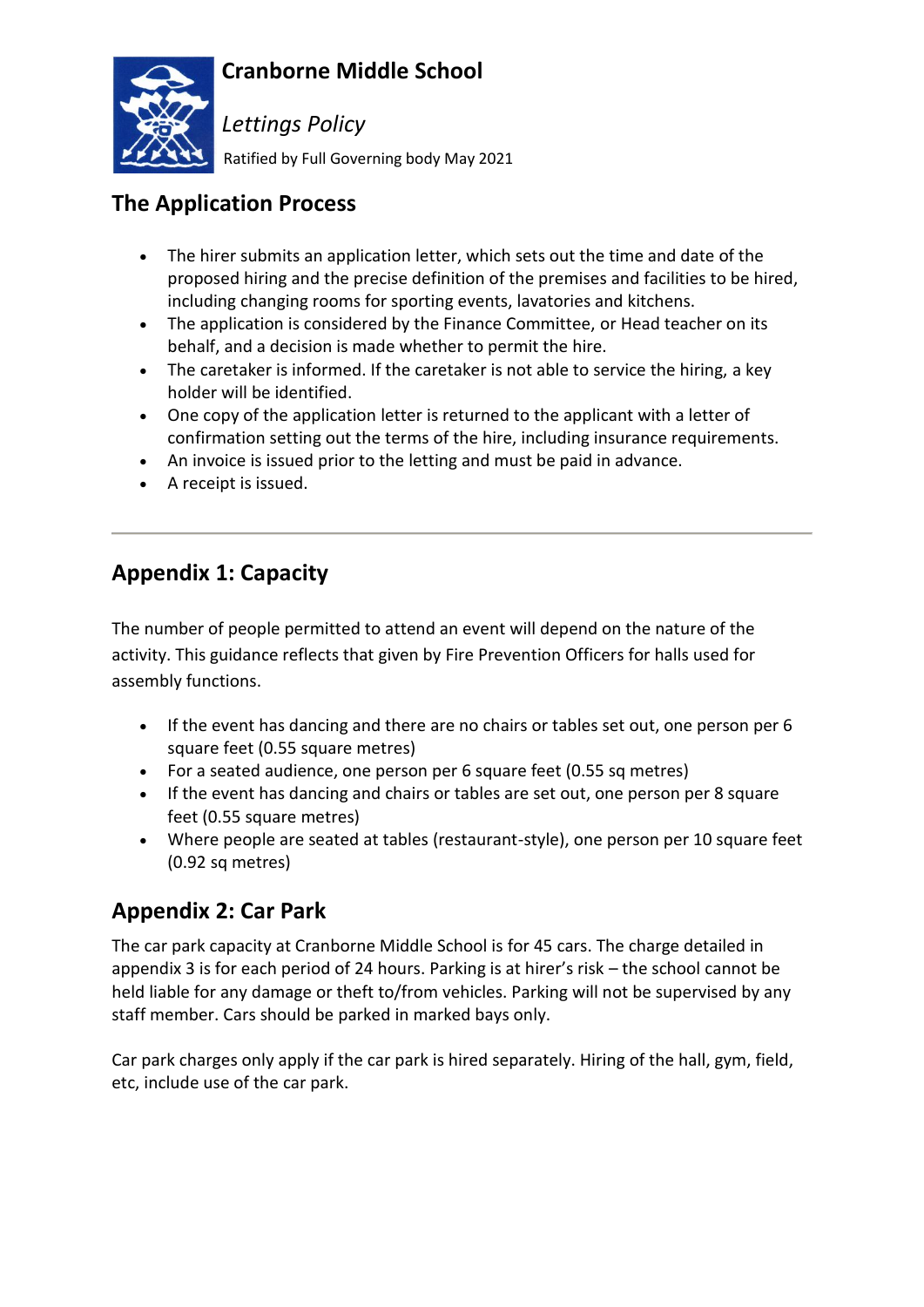

# **Cranborne Middle School**

*Lettings Policy*

Ratified by Full Governing body May 2021

# **Appendix 3: Charges**

| <b>Area to be Hired</b>                                                                             | <b>After School</b>               | <b>Before</b> | After 6pm                        | Weekend       | Day Rate for during    | Equipment                   |
|-----------------------------------------------------------------------------------------------------|-----------------------------------|---------------|----------------------------------|---------------|------------------------|-----------------------------|
|                                                                                                     | (CMS Children only)               | 6pm           |                                  |               | <b>School holidays</b> |                             |
| Hall                                                                                                | 55p per child                     | £23.15        | £23.15 per hour + lock and       | £29.25 per    | £52.30                 | Data projection, Sound      |
|                                                                                                     | for the first 2 months            | per           | unlock (£9.35 each)              | hour + lock   |                        | System, Kitchen facilities  |
|                                                                                                     |                                   | hour          | Whole evening (6-11pm)           | and unlock    |                        | Microwave oven, kettle etc. |
|                                                                                                     |                                   |               | £81.00 inclusive                 | (£14.10 each) |                        | available at extra cost.    |
|                                                                                                     |                                   |               |                                  |               |                        | Price on application        |
| Gym                                                                                                 |                                   | £23.15        | £23.15 per hour + lock and       | £29.25 per    | £75.40                 | Sports equipment hire       |
|                                                                                                     |                                   | per           | unlock (£9.35 each)              | $hour + lock$ |                        | £11.60 (2 for £17.50)       |
|                                                                                                     |                                   | hour          | Whole evening (6-11pm)           | and unlock    |                        | Shower Charge               |
|                                                                                                     |                                   |               | £81.00 inclusive                 | (£14.10 each) |                        | £11.60                      |
| <b>Field</b>                                                                                        |                                   | £11.60        | £23.15 per hour Floodlighting,   |               | £40.55                 |                             |
|                                                                                                     |                                   | per           | locking and unlocking included   |               |                        |                             |
|                                                                                                     |                                   | hour          |                                  |               |                        |                             |
| <b>Meeting Room (21)</b>                                                                            | £11.60 per hour                   | £17.50        | £17.50 per hour+ lock and unlock | £17.50 per    | £40.55                 | <b>ICT Resources</b>        |
| /ICT Room                                                                                           |                                   | per           | (£9.35 each)                     | hour + lock   |                        | £5.85 (each)                |
|                                                                                                     |                                   | hour          | Whole evening                    | and unlock    |                        |                             |
|                                                                                                     |                                   |               | £29.25 inclusive                 | (£14.10 each) |                        |                             |
| Playgrounds                                                                                         |                                   |               |                                  |               |                        | £23.58                      |
| Car park (only chargeable if hired separately. Costs for areas to be hired include any car parking) |                                   |               |                                  |               | £64.30 per day         |                             |
|                                                                                                     |                                   |               |                                  |               |                        |                             |
| <b>Minibus</b>                                                                                      | £1.00 per pupil for all journeys. |               |                                  |               |                        |                             |